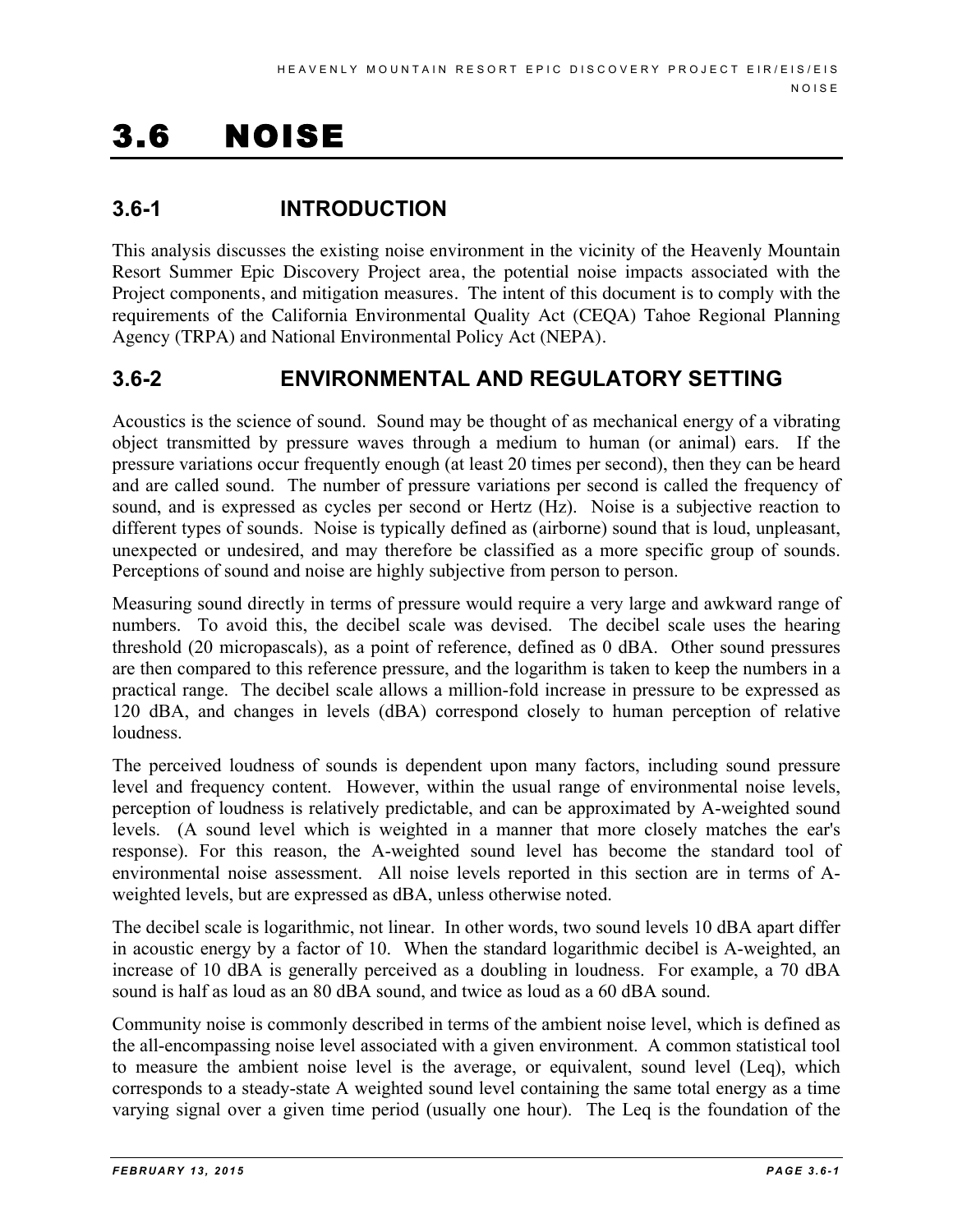composite noise descriptors, Ldn and CNEL, and show very good correlation with community response to noise.

The day/night average level (Ldn) is based upon the average noise level over a 24-hour day, with  $a +10$  decibel weighting applied to noise occurring during nighttime (10:00 p.m. to 7:00 a.m.) hours. The nighttime adjustment of  $+10$  dBA is based upon the assumption that people react to nighttime noise exposures as though they were twice as loud as daytime exposures. The Ldn is similar to the CNEL descriptor. The CNEL is defined as the 24-hour average noise level with noise occurring during evening hours (7:00 p.m. – 10 p.m.) weighted by a factor of three, and nighttime hours (10 p.m.  $-7$  a.m.) weighted by a factor of 10, prior to the averaging. The measured Ldn and CNEL values generally agree within 1 dBA.

Table 3.6-1 lists several examples of the noise levels associated with common situations. Appendix 3.6-A provides a summary of acoustical terms used in this report.



# **Figure 3.6-1: Examples of Sound Levels**

# **Ambient Noise Levels Within the Project Boundaries and in the Project Vicinity**

Ambient noise levels in the vicinity of the Heavenly Mountain Resort during the ski season have a history of documentation. Extensive background noise measurements during the ski season have been collected as a part of the Heavenly Master Plan and Monitoring Plan. Existing noise sources associated with ski resort operation during the ski season include snowmaking, snow grooming machines, avalanche control, parking lot activities, snow removal, and automobile traffic generated by ski area patrons. Noise measurements which were conducted during the ski season were generally collected to determine noise levels associated with snowmaking operations. However, a permanent noise monitoring station was set up near Heavenly's California base area, and it has historically collected data between November 1st through March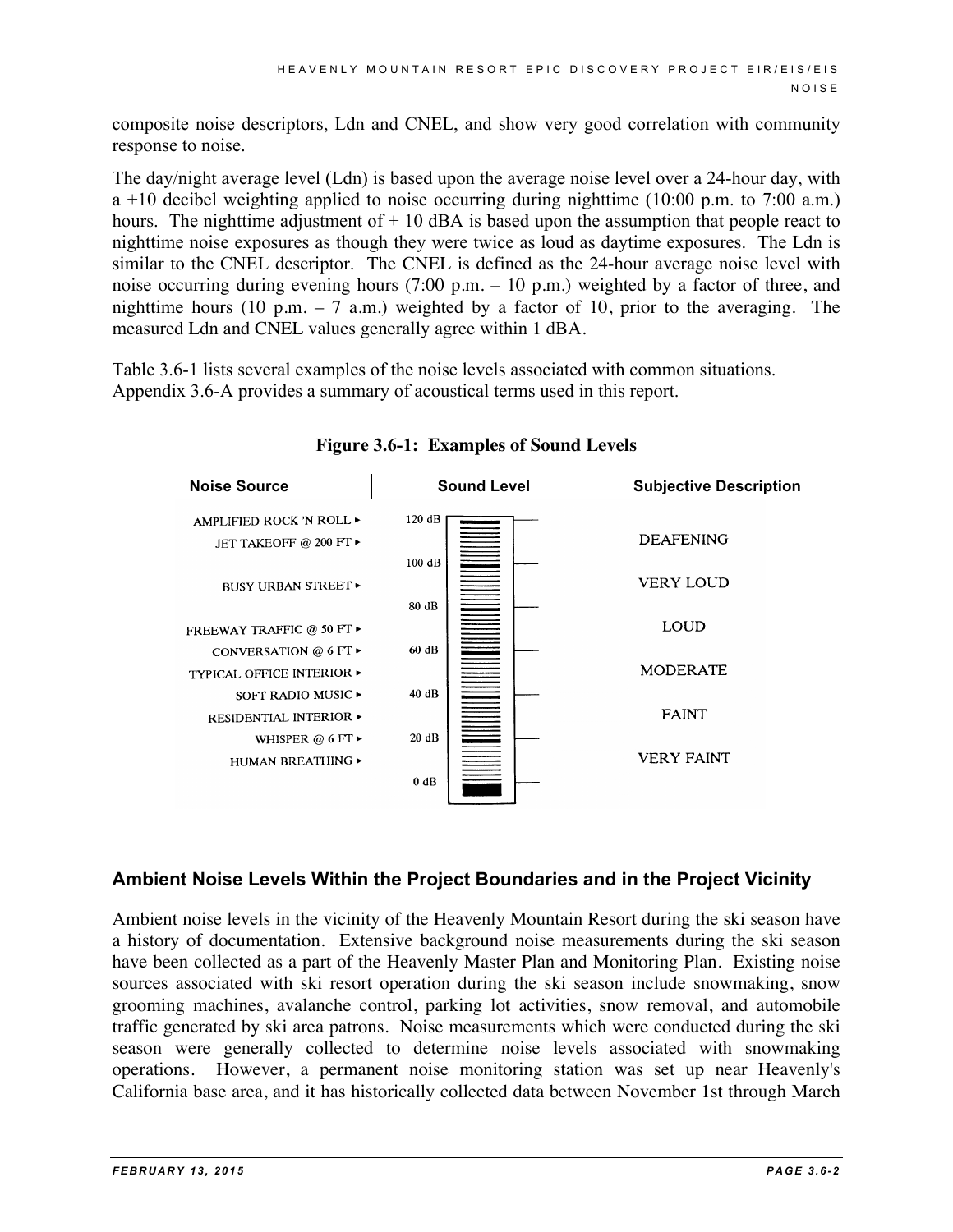31st. Some of this ambient data may be applicable to the summer activities associated with the Summer Epic Discovery Project, since much of the data was collected when snowmaking operations did not occur. It also provides a comparison to the measured ambient noise levels collected during the summer periods, which are described below. The winter data is shown in Table 3.6-1.

Existing summer noise sources on the mountain are associated with existing maintenance activities, people accessing the mountain via the gondola, some parking lot activities and local roadway noise. Additional ambient noise measurements were conducted during the summer months on the California side of the mountain. Noise measurements were conducted at the midmountain lodge, and at the California base area. Noise measurements conducted at the California Base in August 2006 indicated that the typical hourly average noise levels were 50 dBA Leq, and the calculated CNEL was 56 dBA. Noise measurements conducted at the Gondola Top Station Lodge in September 2006 indicated that the typical hourly average noise levels ranged between 36 dBA Leq and 42 dBA Leq, and the calculated CNEL was approximately 43 dBA CNEL.

# **Existing Traffic Noise Levels**

Table 3.6-2 shows the existing traffic noise levels. In addition, this table shows the distances to the CNEL contours. All traffic noise analyses are based upon Friday summer peak hour p.m. traffic volumes provided by the traffic consultant. Peak hour traffic volumes were multiplied by 10 to establish average daily traffic (ADT) volumes. See Appendix 3.6-B for the detailed traffic noise analysis inputs and results.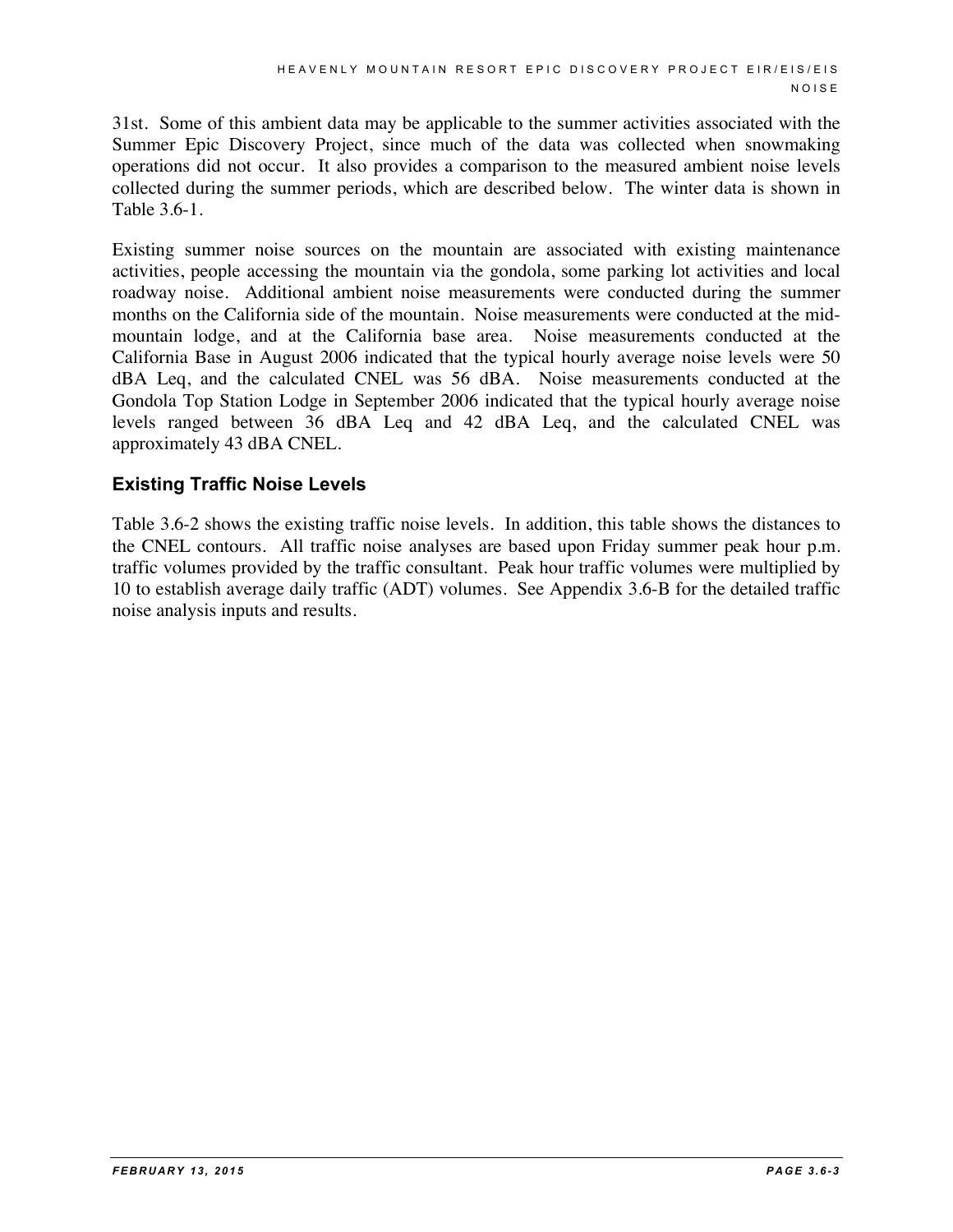# **Table 3.6-1**

# Summary of Measured Ski Season Noise Levels at the Tahoe Seasons Resort CA Base Area (Average Measured CNEL)

| Year         | CNEL on<br>Days with<br>Snowmaking | <b>CNEL on</b><br>Days without<br>Snowmaking | <b>CNEL During</b><br><b>Measurement</b><br><b>Period</b> | Total # of<br><b>Monitoring</b><br>Days | Total # of<br>Snowmaking<br><b>Days</b> |
|--------------|------------------------------------|----------------------------------------------|-----------------------------------------------------------|-----------------------------------------|-----------------------------------------|
| $*2003/2004$ | 67.4 dBA                           | $62.3 \text{ dBA}$                           | 65.7 dBA                                                  | 104                                     | 56                                      |
| $*2004/2005$ | 65.3 dBA                           | $61.5 \text{ dBA}$                           | 63.1 dBA                                                  | 149                                     | 51                                      |
| $*2005/2006$ | $61.0 \text{ dBA}$                 | $60.9 \text{ dBA}$                           | 61.4 dBA                                                  | 151                                     | 41                                      |
| $*2006/2007$ | 63.7 dBA                           | 58.1 dBA                                     | $62.6 \text{ dBA}$                                        | 149                                     | 75                                      |
| $*2007/2008$ | $62.4 \text{ dBA}$                 | 58.2 dBA                                     | $61.6 \text{ dBA}$                                        | 140                                     | 62                                      |
| *2008/2009   | 62.4 dBA                           | 59.7 dBA                                     | $61.2 \text{ dBA}$                                        | 119                                     | 75                                      |
| $*2009/2010$ | 59.8 dBA                           | 55.5 dBA                                     | 58.1 dBA                                                  | 150                                     | 72                                      |
| $*2010/2011$ | 57.9 dBA                           | 55.6 dBA                                     | 56.5 dBA                                                  | 150                                     | 52                                      |
| $*2011/2012$ | 59.3 dBA                           | 55.5 dBA                                     | 58.1 dBA                                                  | 148                                     | 86                                      |
| $*2012/2013$ | $60.1$ dBA                         | 55.9 dBA                                     | 58.6 dBA                                                  | 143                                     | 77                                      |

Source: j.c. brennan & associates, Inc. - 2014

\* The 2000/2001 - 2008/2009 measurement site was moved to the ground level of the Tahoe Seasons Resort. Previously this site was located at the roof-top of the Tahoe Seasons Resort.

\*\* Noise measurement site moved to USFS property @ northeast corner of Keller and Saddle.

# **Table 3.6-2**

# Existing Traffic Noise Levels

|               |                            | CNEL $@$          | <b>Distance to Traffic CNEL Contours (feet)</b> |        |        |  |
|---------------|----------------------------|-------------------|-------------------------------------------------|--------|--------|--|
| Roadway       | <b>Segment</b>             | <b>100 Feet</b>   | 55 dBA                                          | 60 dBA | 65 dBA |  |
| <b>US 50</b>  | Lake Pkwy - Kingsbury      | $63 \text{ dBA}$  | 365                                             | 169    | 79     |  |
| <b>US 50</b>  | Lake Pkway - Casino Core   | $62 \text{ dBA}$  | 309                                             | 144    | 67     |  |
| <b>US 50</b>  | Casino Core - Stateline    | $63 \text{ dBA}$  | 319                                             | 148    | 69     |  |
| <b>US 50</b>  | Stateline to Friday Ave    | $63$ dBA          | 340                                             | 158    | 73     |  |
| <b>US 50</b>  | Friday Ave - Park Ave.     | $63 \text{ dBA}$  | 347                                             | 161    | 75     |  |
| <b>US 50</b>  | Park Ave - Pioneer Tr.     | $64 \text{ dB}$ A | 398                                             | 185    | 86     |  |
| <b>US 50</b>  | Pioneer Tr. - Ski Run Blyd | $63 \text{ dBA}$  | 335                                             | 155    | 72     |  |
| Pioneer Trail | South of US 50             | 58 dBA            | 162                                             | 75     | 35     |  |
| Park Ave      | West of US 50              | 51 dBA            | 58                                              | 27     | 12     |  |
| Park Ave.     | East of US 50              | 55 dBA            | 101                                             | 47     | 22     |  |

Source: j.c. brennan & associates, Inc., and Fehr & Peers Traffic Consultants - 2014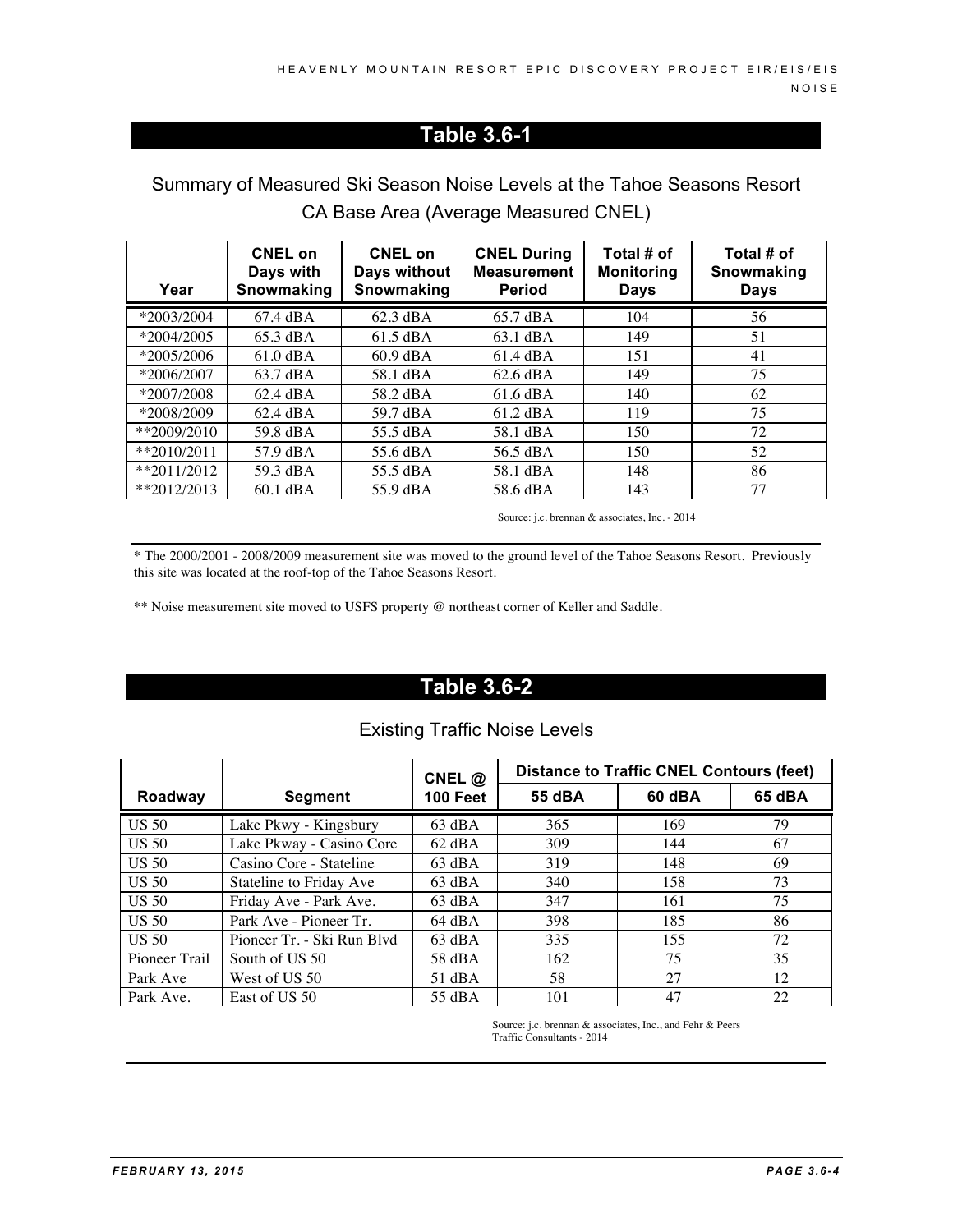# **3.6-3 EVALUATION CRITERIA**

The Table 3.6-3 criteria are taken from the TRPA Regional Plan documents as noted in the "Justification" column.

# **Table 3.6-3**

| <b>Evaluation Criteria</b>                                                        | As Measured by                                                                       | Point of<br><b>Significance</b>                                                                                                                                                                                                                                                                                      | <b>Justification</b>                                       |
|-----------------------------------------------------------------------------------|--------------------------------------------------------------------------------------|----------------------------------------------------------------------------------------------------------------------------------------------------------------------------------------------------------------------------------------------------------------------------------------------------------------------|------------------------------------------------------------|
| 1. Will construction of the<br>Project expose the public to<br>high noise levels? | Hours of Operation                                                                   | Construction outside of<br>the hours between 8:00<br>a.m. to 6:30 p.m.                                                                                                                                                                                                                                               | <b>TRPA Code of Ordinances</b><br>Chapter 68, Section 68.9 |
| 2. Will operation of the<br>Project expose the public to<br>high noise levels?    | Projected noise levels<br>at the Plan Area<br>Boundary during hours<br>of operation. | <b>PAS 080 - 50 dB CNEL</b><br>PAS 082, 085, 086, 087,<br>$088 - 55$ dBA CNEL<br>PAS 089B-65 dB CNEL<br>(PAS 098B was replaced<br>by the Stateline/Ski Run<br>Community Plan)<br>PAS $095 - 45$ dBA<br><b>CNEL</b><br>PAS $121 - 45$ dBA<br><b>CNEL</b><br><b>US 50 - 65 dBA CNEL</b><br>at 300 feet from<br>Roadway | TRPA Plan Area Statement<br>Criteria                       |

#### Evaluation Criteria with Point of Significance - Noise

# **3.6-4 ENVIRONMENTAL IMPACTS**

The primary noise sources associated with the project include construction activities on the mountain, and recreational activities associated with the Adventure Peak, East Peak Reservoir Basin, Sky Meadows Basin and Mountain-wide designated areas. In addition, traffic associated with the project on the local street system is also a potential noise impact. The impact assessment associated with recreational activities on the mountain has been organized to evaluate individual activities at each of the four designated areas (Adventure Peak, East Peak Reservoir Basin, Sky Meadows Basin, and the Mountain-wide area).

Impacts associated with noise from the project are evaluated using the TRPA CNEL standards as the test of significance. The TRPA standards have been determined to be the most restrictive for the Heavenly Mountain Resort Project Area, and are therefore considered to be the test of significance.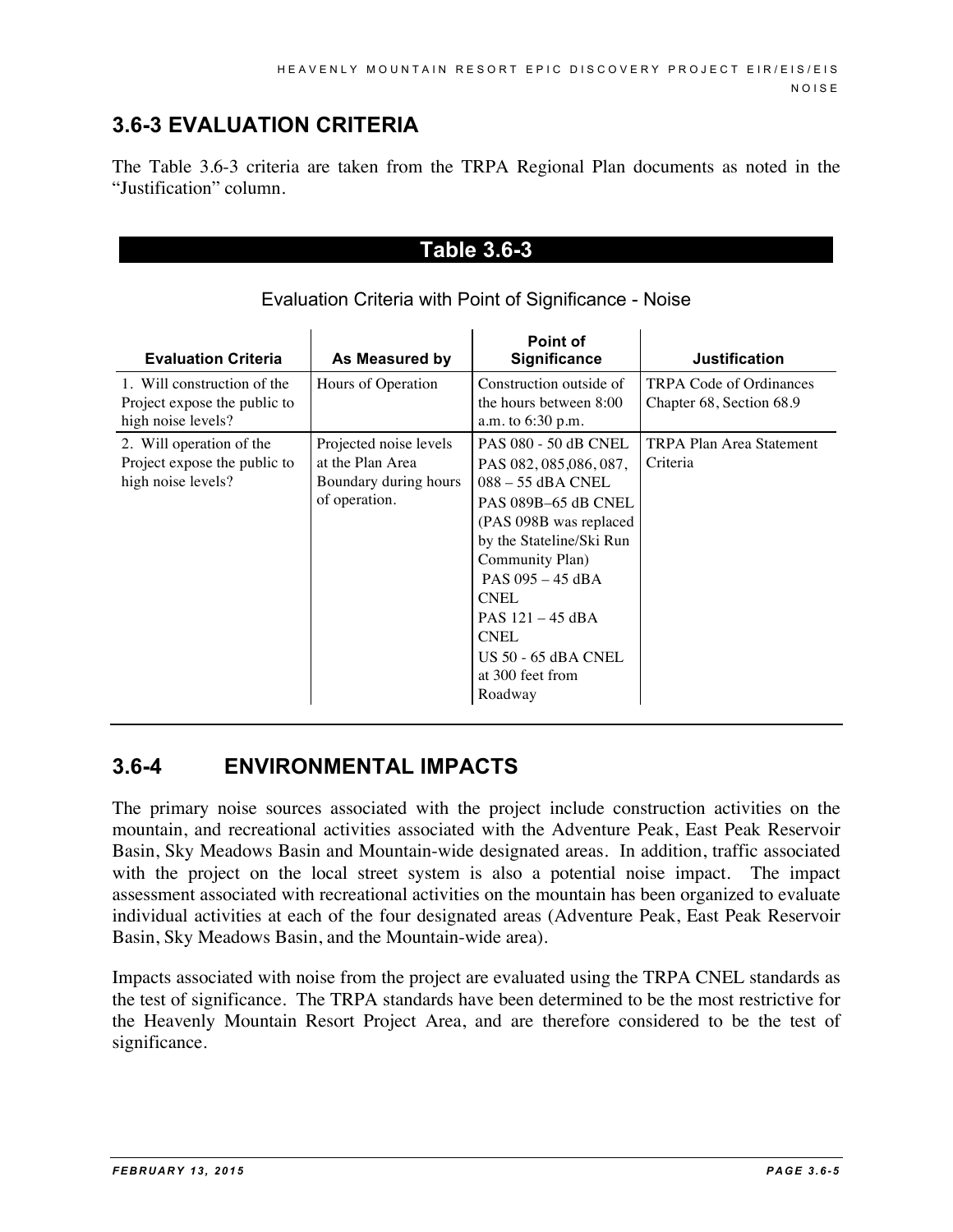#### **IMPACT: NOISE-1: Adventure Peak Activities Noise Impacts**

For the No Action Alternative this analysis assumes that a continuation of existing management practices without changes, additions, or upgrades to existing conditions would occur. Based upon the existing noise measurements on the mountain, no exceedances of the standards are expected to occur.

#### Mid-Station Zip Line

To assess noise impacts associated with the Mid-Station Zip Line Canopy Tour, this analysis utilizes noise measurement data collected by j.c. brennnan  $\&$ associates, Inc. at Park City, Utah in August 2013. The noise measurement data indicated that the primary noise sources associated with the zip line included people yelling, and the metal-on-metal sound from the cable and the sheave wheel. Noise level data indicated that two individuals passing by on the zip line resulted in a maximum noise level of 68 dBA and a sound exposure level (SEL) of 72 dBA, at a distance of 50 feet. To calculate the CNEL for the zip line, it was assumed that no more than 1,000 individuals per day would utilize the zip line. Therefore, the CNEL at a distance of 50 feet can be calculated as follows:

#### SEL (72) + 30 - 49.4: where

The mean SEL is 72 dBA, 30 is 10<sup>\*</sup> the logarithm of the number of operations in a day, and 49.4 is 10 \* the logarithm of the number of seconds in a day. The calculated noise level from the zip line is 52.6 dBA CNEL.

The Canopy Tour zip lines are located at the upper mountain and the CNEL standards for those plan areas is 50 dBA CNEL. The distance from the zip line to the 50 dBA CNEL contour would be 67 feet. The zip line would comply with the TRPA 50 dBA CNEL standard at the Plan Area boundaries.

#### Sky-Cycle Canopy Tour

The Sky-Cycle Canopy Tour is similar to a zip line, where bicycle type devices are attached to guy wires and traverse through the trees. Noise levels associated with this activity are assumed to be similar to the zip line activities. The distance to the 50 dBA CNEL contour and is 67 feet. The sky-cycle would comply with the TRPA 50 dBA CNEL standard at the Plan Area boundaries.

#### Forest Flyer Alpine Coaster

The proposed Forest Flyer project consists of the installation and operation of an all weather coaster, similar to a toboggan ride. The ride consists of a bottom terminal for loading and unloading, bottom drive station, top tension station, and uphill and downhill lines. The ride consists of loading passengers at the bottom terminal, pulling the passengers uphill on two-person sleds, and releasing them onto the downhill track for a controlled descent back to the bottom terminal.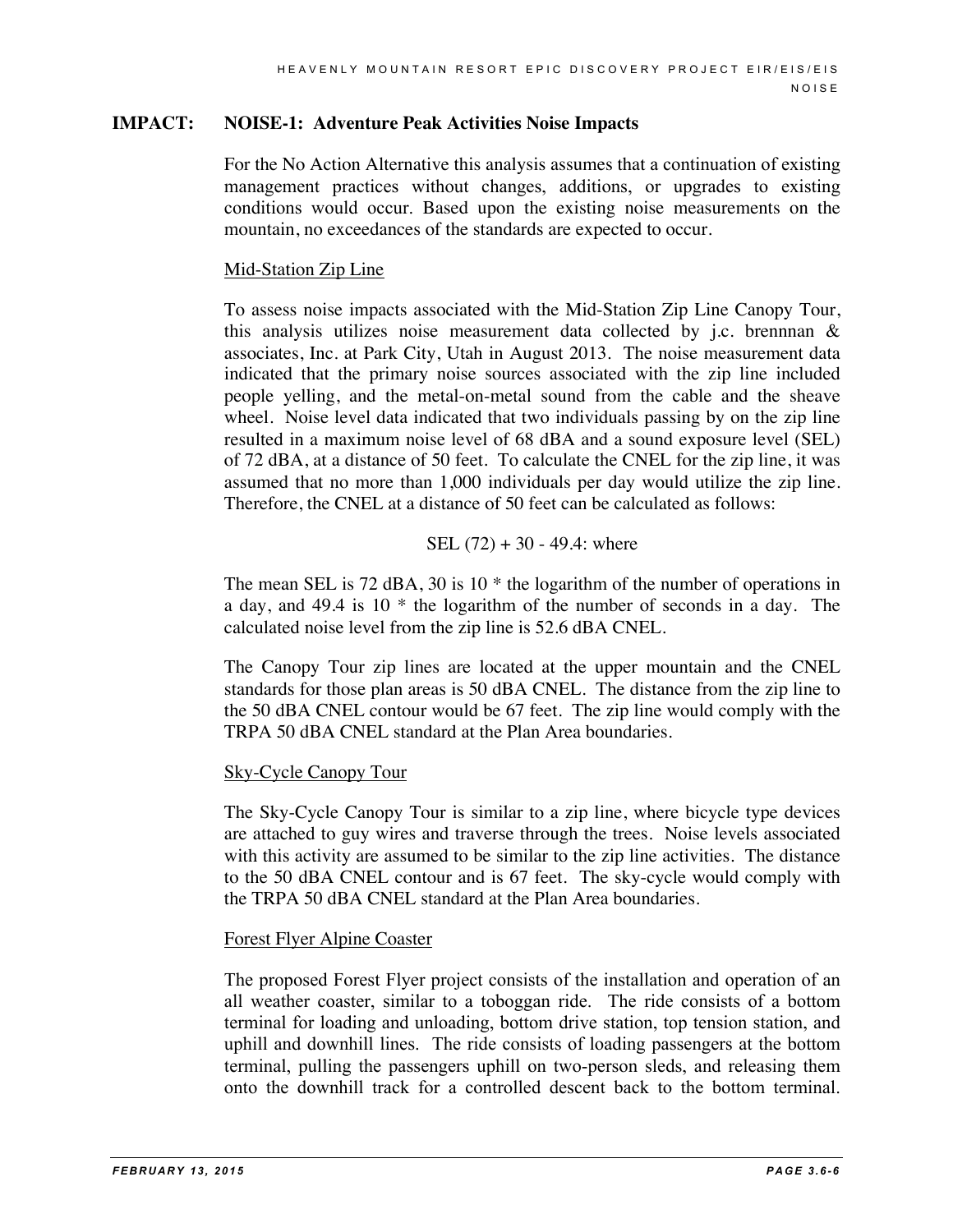Passengers have the ability to control their own speed, with a secondary maximum safety speed limit of 25 mph.

As a means of evaluating the noise levels associated with the Forest Flyer Alpine Coaster, j.c. brennan & associates, Inc. collected noise level data of a similar Forest Flyer on January 29, 2010, and again on August 13, 2010 in Park City Utah. Based upon 16 different samples of operations, the average maximum noise level was 60 dBA and the average SEL was 63 dBA, at a distance of 50 feet.

According to the ride manufacturer, the ride has a maximum capacity of approximately 400 people per hour, based upon 2 people per sled. Therefore, total number of operations in an 8-hour period would be 1,600 (400 x 8 / 2). Using the formula described above for the zip line the calculated CNEL at a distance of 50 feet is 45.6 dBA. Therefore, the Forest Flyer will comply with the TRPA standard of 50 dBA CNEL at the Plan Area boundaries.

#### Infill Activities

Infill activities are planned in a small area at the top of the gondola. These activities include a Mountain Bike Skills Park, Disc Golf, Gem Panning, and Kids Zip line. These are designed as passive activities for children and some adults on the mountain bike skills park area and disc golf area. Generally play areas for children produce noise levels associated with children yelling and some interaction with adults. Typical hourly noise levels for play areas of 50 to 75 children result in hourly noise levels of 55 dBA Leq at a distance of 75 feet. The CNEL associated with 8 hours of activity would result in a CNEL of 50 dBA CNEL. Based upon the locations of the infill activities, the noise levels would not exceed the TRPA standard of 50 dBA CNEL at the Plan Area boundary.

### *CEQA and TRPA*

Analysis: *Less than Significant; All Alternatives*

Noise levels associated with the activities at the Adventure Peak area would comply with the 50 dBA CNEL standards at the plan area boundaries. Therefore, this impact is considered to be less than significant.

### *NEPA*

Analysis: *No Adverse Effects, All Alternatives*

Noise effects associated with the Summer Epic Discovery activities within the Adventure Peak area are discussed above under CEQA and TRPA.

#### **IMPACT: NOISE-2: East Peak Lake Basin Activities Noise Impacts**

For the No Action Alternative, this analysis assumes that a continuation of existing management practices without changes, additions, or upgrades to existing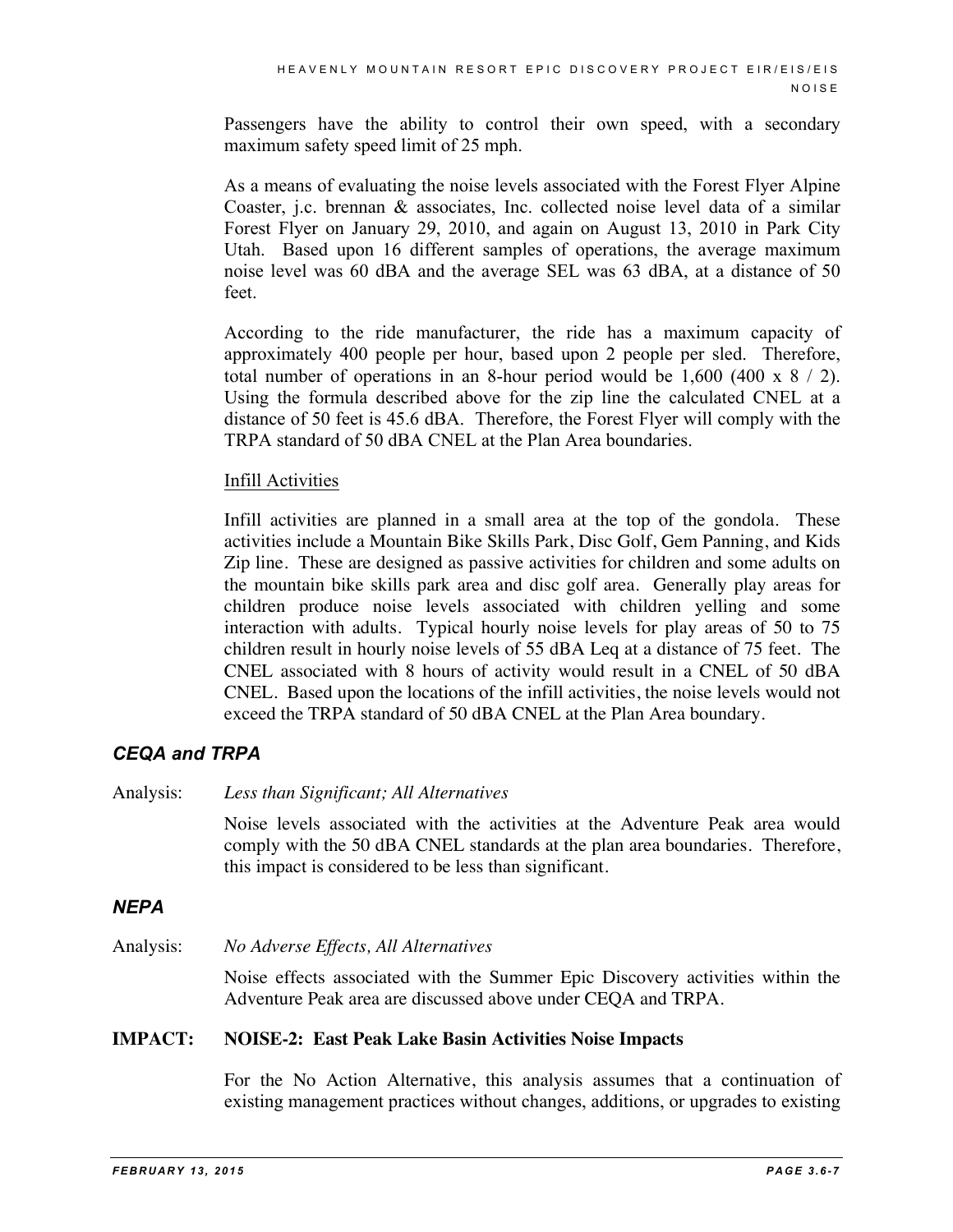conditions would occur. Based upon the existing noise measurements on the mountain, no exceedances of the standards are expected to occur.

#### East Peak Zipline Canopy Tour

As discussed under the zipline analysis in the Adventure Peak area, the same analysis applies to the East Peak Zipline Canopy Tour, located outside of the Lake Tahoe Basin but close to a Plan Area boundary. If it is assumed that 1,000 people use the zipline in a day, the distance to the 50 dBA CNEL contour would be 67 feet. The zip line would comply with the TRPA 50 dBA CNEL standard at the Plan Area boundaries.

#### East Peak Water Activities

Water-oriented activities on and around the existing East Peak reservoir (outside of the Lake Tahoe Basin) would include kayaking, canoeing, other non-motorized boating and fishing. These types of uses are similar to a passive park, and result in less noise than the typical active facilities which have been proposed. The water activities are not expected to exceed any noise level criteria.

#### Mountain Bike Park

The mountain bike park is proposed for the East Peak Reservoir Basin, but begins near the Lake Tahoe Basin boundary near the top of the Dipper and Comet Express Ski Lifts. The Park includes Beginner, Intermediate and Advanced Trails. These are all located outside of the Lake Tahoe Basin within the USFS National Forest System. To quantify noise levels associated with the mountain bike parks, j.c. brennan & associates, Inc. utilized noise level data collected at the Cool Mountain Bike race which occurred on March 9, 2014. The race included approximately 150 participants ranging from kids 8-years and under to semi-pro racers. Noise level measurements were conducted at the starting line, and on the course. Noise measurement data collected at a distance of 50 feet from the starting line were 55 dBA Leq and 75 dBA Lmax. The noise measurement data collected at a distance of 50 feet from the course trail were 44 dBA Leq and 56 dBA Lmax. Assuming worst case noise levels of 55 dBA Leq, for a duration of 8-hours, would result in a CNEL of 50 dBA, at a distance of 50 feet. The mountain bike parks are expected to comply with the TRPA 50 dBA CNEL standard at the Plan Area boundaries.

### *CEQA and TRPA*

#### Analysis: *Less than Significant; All Alternatives*

Noise levels associated with the activities at the East Peak Lake Basin area would comply with the 50 dBA CNEL standards at the plan area boundaries. Therefore, this impact is considered to be less than significant.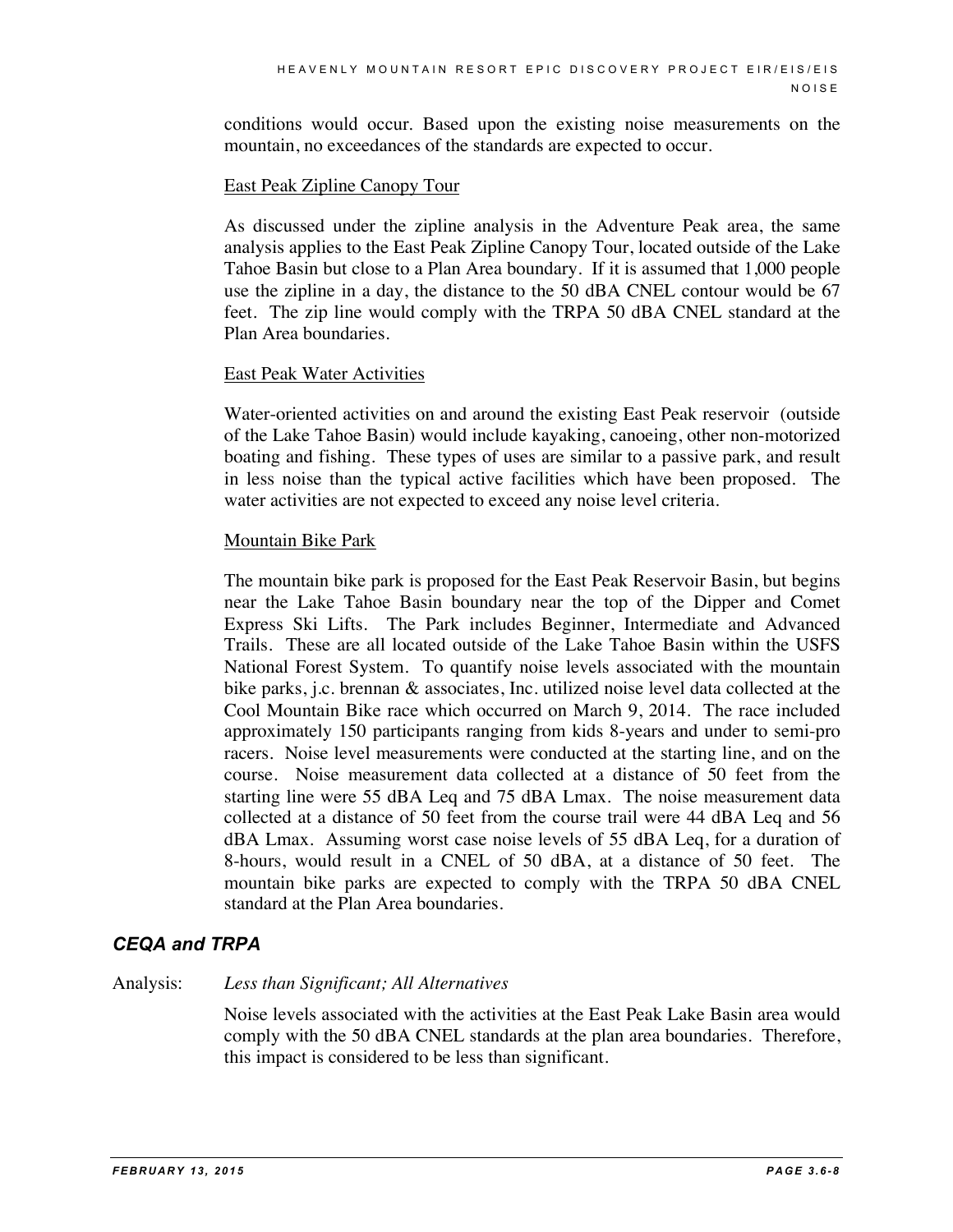# *NEPA*

#### Analysis: *No Adverse Effects, All Alternatives*

Noise effects associated with the Summer Epic Discovery activities within the East Peak Lake Basin area are discussed above under CEQA and TRPA.

#### **IMPACT: NOISE-3: Sky Meadows Basin Activities Noise Impacts**

Under the No Action Alternative, this analysis assumes that it represents a continuation of existing management practices without changes, additions, or upgrades to existing conditions. Based upon the existing noise measurements on the mountain, no exceedances of the standards is expected to occur.

#### Sky Meadows Zipline Canopy Tour

As discussed under the zipline analysis in the Adventure Peak area, the same analysis applies to the Sky Meadows Zipline Canopy Tour. If it is assumed that 1,000 people use the zipline in a day, the distance to the 50 dBA CNEL contour would be 67 feet. The zip line would comply with the TRPA 50 dBA CNEL standard at the Plan Area boundaries.

#### Sky Meadows Challenge Course

The project description describes the Sky Meadows Challenge Course as a selfguided ropes course consisting of a series of platforms and rope walkways/bridges which would be located between Sky Deck and the base of the Sky Express lift. Platforms would resemble those associated with the Mid-Station Zipline Canopy Tour and would be located on selected trees. This is considered more of a passive activity which would involve verbal interaction between individuals. Typical conversation between individuals at a distance o 14 to 21 feet with a raised voice is generally 65 dBA to 68 dBA. Assuming that continuous conversation occurs along the entire challenge course for an 8-hour period, at a level of 68 dBA. The CNEL would be 63 dBA at a distance of 21 feet. The distance to the 65 dBA CNEL contour would be less than 20 feet. Therefore, the noise levels associated with the challenge course would comply with the TRPA 50 dBA CNEL standard at the Plan Area boundaries.

#### Ridge Run Lookout Tower & Observation Deck

This facility would resemble a historic Forest Service Fire Lookout Tower and would offer scenic views and interpretive education. This is also considered a passive activity which would involve verbal interaction between individuals. Using the same methodology described above for the Challenge Course, the distance to the 65 dBA CNEL contour would be less than 20 feet. Therefore, the noise levels associated with the challenge course would comply with the TRPA 50 dBA CNEL standard at the Plan Area boundaries.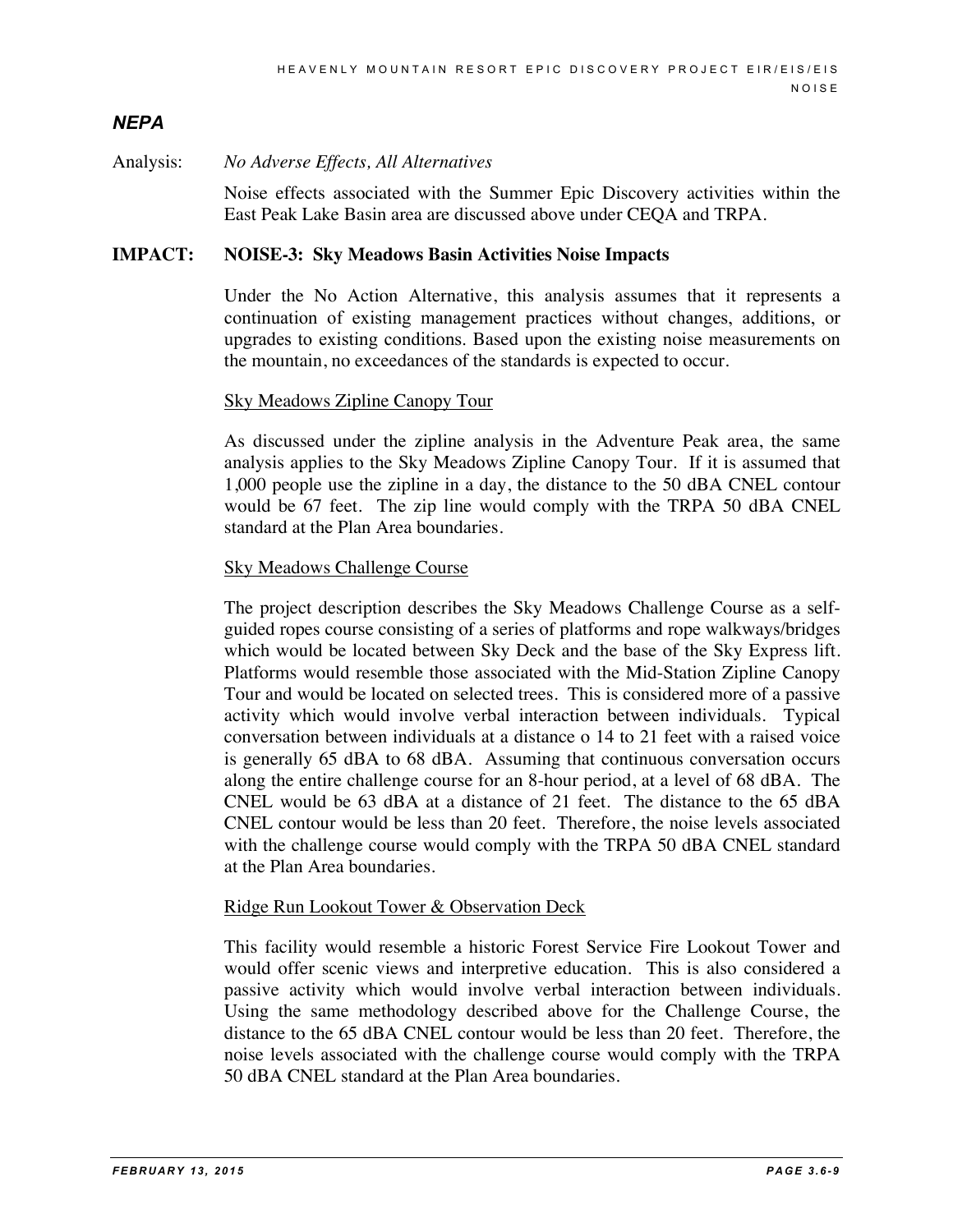### Sky Basin Coaster

Under the Sky Basin Coaster Alternative 1, a coaster would be installed in the Sky Meadows Basin rather than the Adventure Peak area. As with the Forest Flyer Coaster, the ride has a maximum capacity of approximately 400 people per hour, based upon 2 people per sled. Therefore, total number of operations in an 8 hour period would be 1,600 (400 x 8 / 2). Using the formula described above for the Forest Flyer Coaster, the calculated CNEL at a distance of 50 feet is 45.6 dBA. Therefore, the Sky Basin Coaster will comply with the TRPA standard of 50 dBA CNEL at the Plan Area boundaries.

# *CEQA and TRPA*

Analysis: *Less than Significant; All Alternatives*

Noise levels associated with the activities at the Sky Meadows Basin area would comply with the 50 dBA CNEL standards at the plan area boundaries. Therefore, this impact is considered to be less than significant.

# *NEPA*

Analysis: *No Adverse Effects, All Alternatives*

Noise effects associated with Sky Meadows Basin operations are discussed above under CEQA and TRPA.

#### **IMPACT: NOISE-4: Construction Noise Impacts**

Under the No Action Alternative, this analysis assumes that it represents a continuation of existing management practices without changes, additions, or upgrades to existing conditions. Based upon the existing noise measurements on the mountain, no exceedances of the standards are expected to occur.

Under the Proposed Action and Alternatives (Alternative 1 - Sky Basin Coaster instead of Forest Flyer Coaster), noise from construction activities would add to the noise environment in the immediate project vicinity. Activities involved in typical construction would generate maximum noise levels, as indicated in Table 3.6-4, ranging from 77 to 94 dBA at a distance of 50 feet.

Noise would also be generated during the construction phases by increased truck traffic on area roadways and heavy equipment on the mountain. A significant project-generated noise source on the local roadways would be truck traffic associated with the transport of heavy materials, and equipment to and from construction sites. This noise increase would be of short duration, and would likely occur primarily during daytime hours.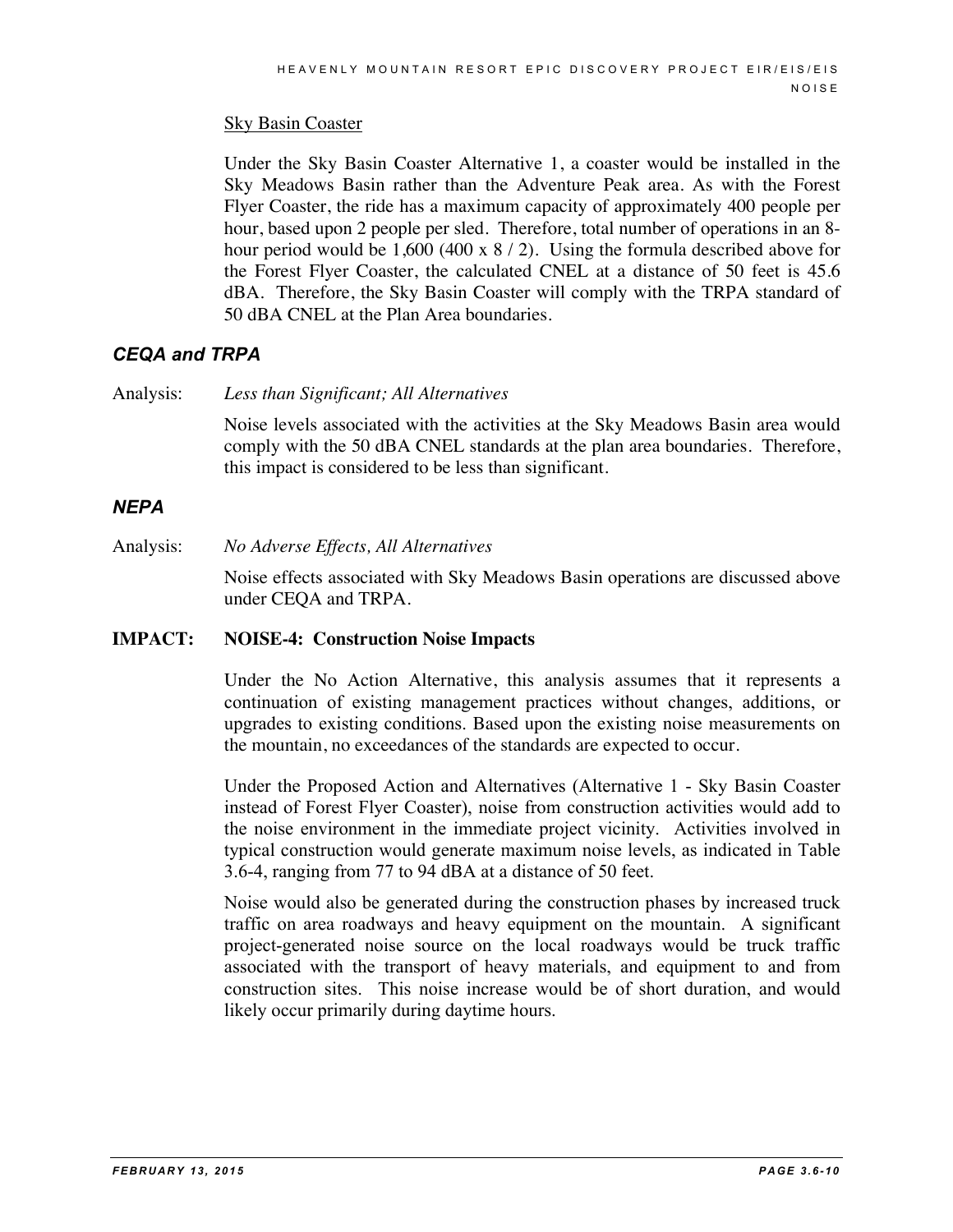### *CEQA and TRPA*

Analysis: *Less than Significant; All Alternatives*

Under all Alternatives, the construction activities would be in compliance with the TRPA standards, provided that the construction activities comply with Chapter 68 of the TRPA code of ordinances, and occur between the hours of 8:00 a.m. and 6:30 p.m.

#### *NEPA*

Analysis: *No Adverse Effects, All Alternatives*

Noise effects associated with construction activities are discussed above under CEQA and TRPA.

# **Table 3.6-4**

| <b>Equipment Description</b> | Noise Level, Lmax at 50 feet (dBA slow)      |
|------------------------------|----------------------------------------------|
| Auger Drill Rig              | 84                                           |
| <b>Backhoe</b>               | 78                                           |
| <b>Blasting</b>              | 94                                           |
| Compactor                    | 83                                           |
| Concrete Mixer Truck         | 79                                           |
| Concrete Pump Truck          | 81                                           |
| Dozer                        | 82                                           |
| Dump Truck                   | 76                                           |
| Excavator                    | 81                                           |
| Front end Loader             | 79                                           |
| Generator                    | 81                                           |
| Grader                       | 85                                           |
| Jackhammer                   | 89                                           |
| Paver                        | 77                                           |
| <b>Pneumatic Tools</b>       | 85                                           |
| Pumps Rock Drill             | 81                                           |
| Scraper                      | 84                                           |
| Tractor                      | 84                                           |
| Vibratory Concrete Mixer     | 80                                           |
|                              | Source: FHWA Construction Noise Model – 2006 |

### Typical Construction Equipment Noise Levels

### **IMPACT: NOISE-5: Traffic Noise Impacts**

For the No Action Alternative, this analysis assumes that a continuation of existing management practices without changes, additions, or upgrades to existing conditions would occur. Based upon the existing noise measurements on the mountain, no exceedances of the standards are expected to occur.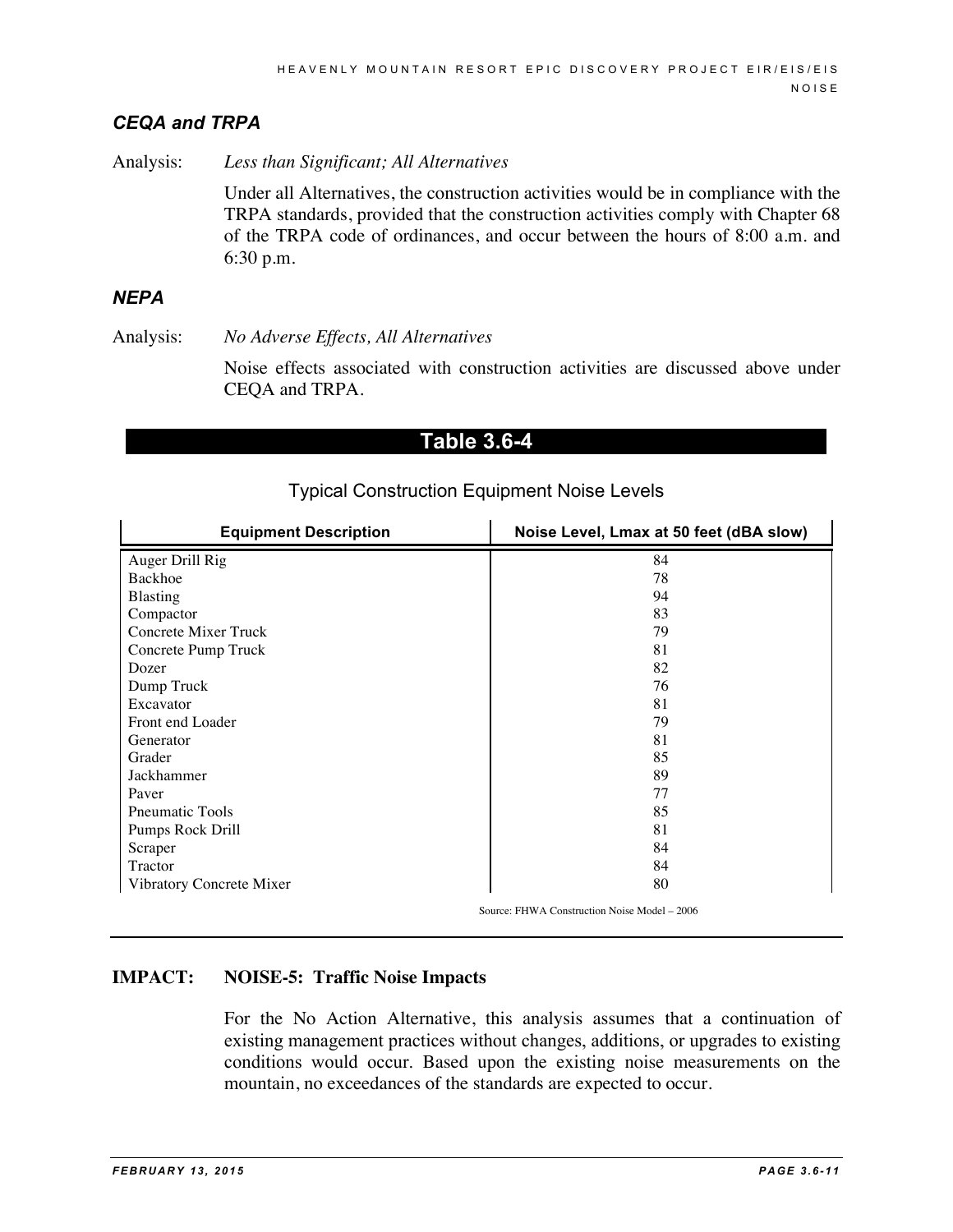Under the Proposed Action and Alternative (addition of Sky Basin Coaster), traffic noise levels will increase on portions of the local roadway network. Tables 3.6-5 and 3.6-6 show the changes in traffic noise levels due to the project under existing and Year 2035 conditions, respectively. In addition, these tables show the distances to the CNEL contours. All traffic noise analyses are based upon Friday summer peak hour p.m. traffic volumes provided by the traffic consultant and documented in Chapter 3.7. Peak hour traffic volumes were multiplied by 10 to establish ADT volumes.

### *CEQA and TRPA*

Analysis: *Less than Significant; All Alternatives*

Under all Alternatives, the US 50 traffic noise levels do not exceed the TRPA threshold of 65 dBA CNEL at 300 feet from the roadway. In addition, Project related increases in traffic noise levels are less than 3 dBA along all roadways, and are not considered significant increases in ambient noise levels.

### *NEPA*

Analysis: *No Adverse Effects, All Alternatives*

Noise effects associated with construction activities is discussed above under CEQA and TRPA.

| ı<br>रत : | I<br>œ | 3.<br>≁ | 6- | τ. |  |
|-----------|--------|---------|----|----|--|
|           |        |         |    |    |  |

# Existing and Existing Plus Project Traffic Noise Levels

|                  |                            | <b>Existing</b>        | <b>Existing</b><br><b>Plus</b><br>Project | <b>Existing Plus Project</b><br><b>Distance to Traffic CNEL</b><br><b>Contours (feet)</b> |        |        |
|------------------|----------------------------|------------------------|-------------------------------------------|-------------------------------------------------------------------------------------------|--------|--------|
| Roadway          | <b>Segment</b>             | <b>CNEL @ 100 Feet</b> |                                           | 55 dBA                                                                                    | 60 dBA | 65 dBA |
| <b>US 50</b>     | Lake Pkwy - Kingsbury      | $63 \text{ dBA}$       | $63$ dBA                                  | 367                                                                                       | 170    | 79     |
| <b>US 50</b>     | Lake Pkway - Casino Core   | $62$ dBA               | $62$ dBA                                  | 310                                                                                       | 144    | 67     |
| <b>US 50</b>     | Casino Core - Stateline    | $63$ dBA               | $63$ dBA                                  | 319                                                                                       | 148    | 69     |
| US <sub>50</sub> | Stateline to Friday Ave    | $63 \text{ dBA}$       | $63 \text{ dBA}$                          | 341                                                                                       | 158    | 73     |
| <b>US 50</b>     | Friday Ave - Park Ave.     | $63$ dBA               | $63$ dBA                                  | 347                                                                                       | 161    | 75     |
| <b>US 50</b>     | Park Ave - Pioneer Tr.     | $64$ dBA               | 64 dBA                                    | 403                                                                                       | 187    | 87     |
| <b>US 50</b>     | Pioneer Tr. - Ski Run Blyd | $63 \text{ dBA}$       | $63 \text{ dBA}$                          | 338                                                                                       | 157    | 73     |
| Pioneer Trail    | South of US 50             | 58 dBA                 | 58 dBA                                    | 164                                                                                       | 76     | 35     |
| Park Ave         | West of US 50              | $51$ dBA               | $51$ dBA                                  | 58                                                                                        | 27     | 13     |
| Park Ave.        | East of US 50              | 55 dBA                 | 56 dBA                                    | 109                                                                                       | 51     | 23     |

Source: *i.c.* brennan & associates, Inc., and Fehr & Peers Traffic Consultants - 2014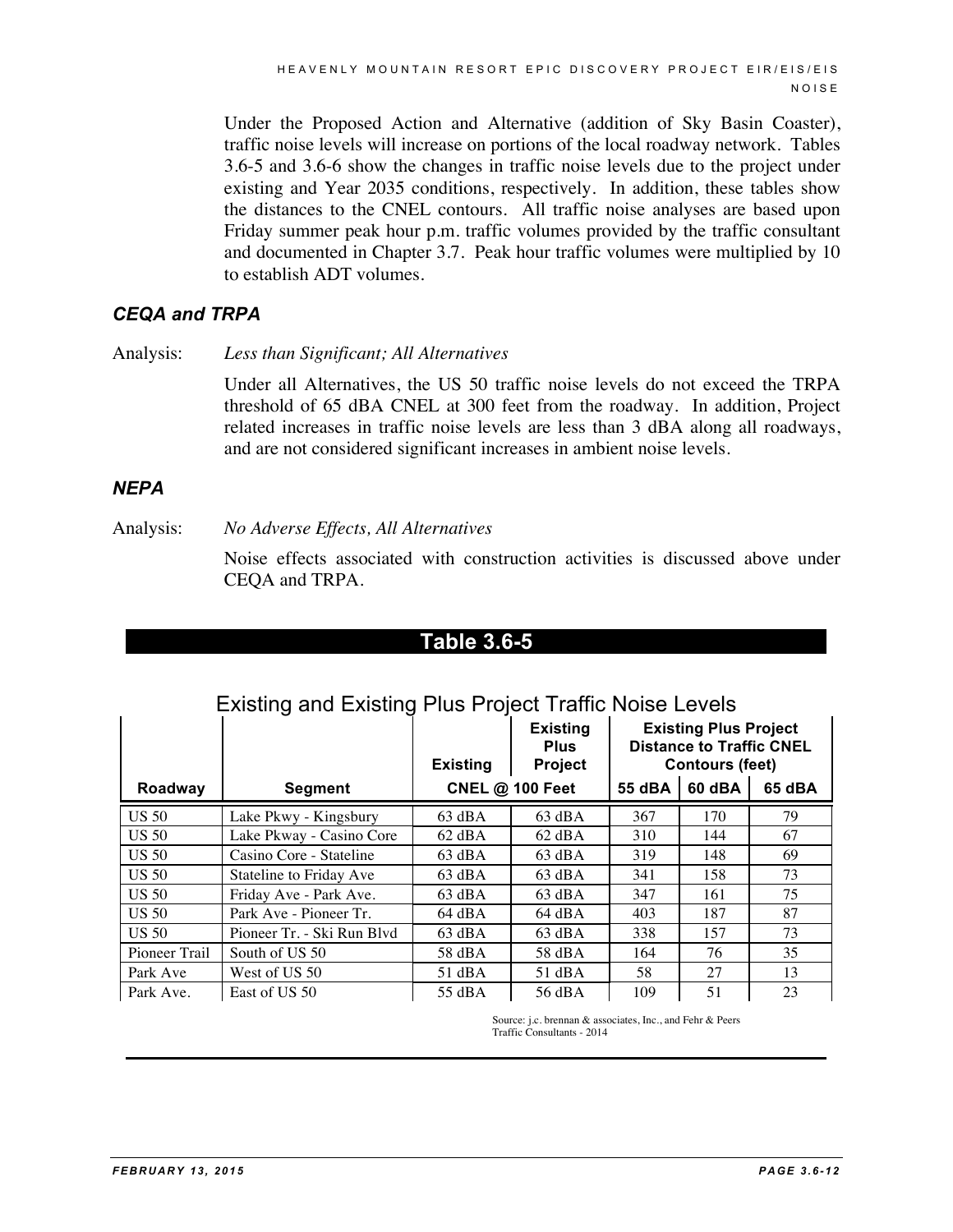# **Table 3.6-6**

|               |                            | <b>Year 2035</b> | <b>Year 2035</b><br><b>Plus</b><br><b>Project</b> | Year 2035 Plus Project<br><b>Distance to Traffic CNEL</b><br><b>Contours (feet)</b> |        |        |
|---------------|----------------------------|------------------|---------------------------------------------------|-------------------------------------------------------------------------------------|--------|--------|
| Roadway       | <b>Segment</b>             |                  | <b>CNEL @ 100 Feet</b>                            | 55 dBA                                                                              | 60 dBA | 65 dBA |
| <b>US 50</b>  | Lake Pkwy - Kingsbury      | 64               | 64                                                | 392                                                                                 | 182    | 84     |
| <b>US 50</b>  | Lake Pkway - Casino Core   | 63               | 63                                                | 331                                                                                 | 154    | 71     |
| <b>US 50</b>  | Casino Core - Stateline    | 63               | 63                                                | 342                                                                                 | 159    | 74     |
| <b>US 50</b>  | Stateline to Friday Ave    | 63               | 63                                                | 363                                                                                 | 168    | 78     |
| <b>US 50</b>  | Friday Ave - Park Ave.     | 63               | 63                                                | 362                                                                                 | 168    | 78     |
| <b>US 50</b>  | Park Ave - Pioneer Tr.     | 64               | 64                                                | 422                                                                                 | 196    | 91     |
| <b>US 50</b>  | Pioneer Tr. - Ski Run Blvd | 63               | 63                                                | 340                                                                                 | 158    | 73     |
| Pioneer Trail | South of US 50             | 59               | 59                                                | 179                                                                                 | 83     | 38     |
| Park Ave      | West of US 50              | 52               | 52                                                | 68                                                                                  | 31     | 15     |
| Park Ave.     | East of US 50              | 56               | 58                                                | 116                                                                                 | 54     | 25     |

# 2035 and 2035 Plus Project Traffic Noise Levels

Source: j.c. brennan & associates, Inc., and Fehr & Peers Traffic Consultants - 2014

#### **IMPACT: NOISE-C1: Cumulative Noise Impacts**

Cumulative noise effects may occur due to activities on the mountain, as well as the cumulative increase in traffic-related noise. The cumulative effects from traffic are described earlier and amount to very small increase in noise and do not exceed the TRPA standards for roadway noise levels. The noise levels associated with individual activities comply with the TRPA standards. Cumulative increases in noise levels associated with activities on the mountain are difficult to determine due to the fact that they are spread out over the mountain. However, if all activities occurred within close proximity to each other, the overall CNEL would be 63 dBA at a distance of 50 feet. The distance to the 50 dBA CNEL contour would be approximately 220 feet at its nearest point. Considering the fact that the activities are spread across the mountain and the setbacks associated with each activity, it is not expected that the cumulative noise levels will exceed any standards or contribute to a significant increase in noise levels.

### *CEQA and TRPA*

Analysis: *Less than Significant; All Alternatives*

No cumulatively considerable significant impacts will result from the Epic Discovery Project and Alternatives.